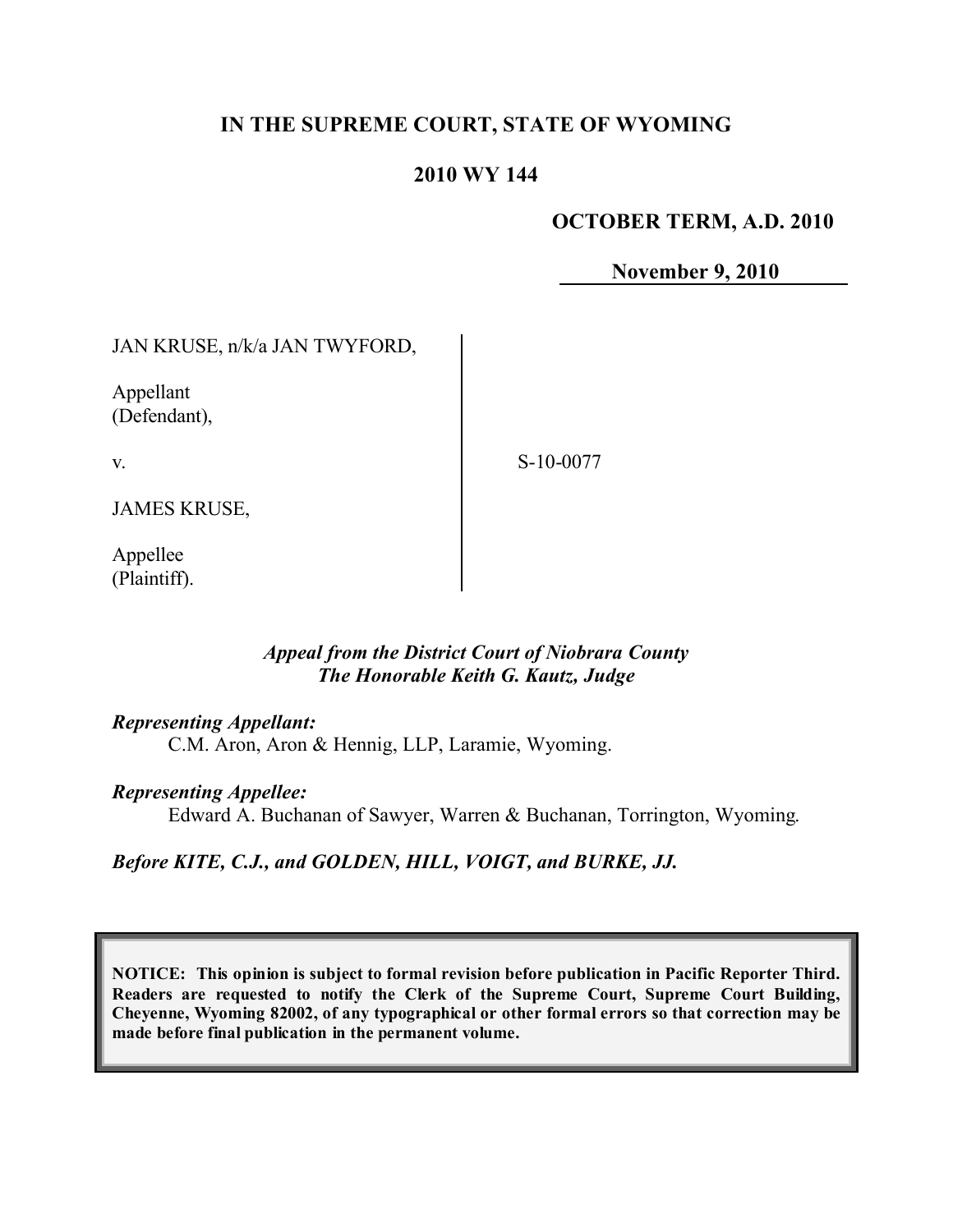# **VOIGT, Justice.**

[¶1] This is an appeal from the district court's distribution in a divorce decree of two specific assets. Finding no abuse of discretion, we affirm.

#### **ISSUES**

[¶2] 1. Whether property separately reserved to a spouse by prenuptial agreement can be disregarded in considering where the parties will be left by a divorce?

2. Where a prenuptial agreement states that pre-marriage property will be the separate property of each spouse, can the district court disregard the exclusivity of that provision by also treating the pre-marriage portion of marital property as separate property?

## **FACTS**

[¶3] After entering into a prenuptial agreement, the parties married on August 16, 2000. The appellant (Wife) filed for divorce on October 3, 2008. The appellee (Husband) answered and counterclaimed a few weeks later. The district court tried the case on August 17, 2009, issued a decision letter on September 4, 2009, and entered a divorce decree on March 2, 2010.

[¶4] The prenuptial agreement is not in the record, and there is no trial transcript, but the parties do not dispute the district court's recitation of the agreement provision that underlies this dispute:

> The parties signed an antenuptial agreement which the Court finds to be unambiguous. That agreement specified that each would keep any property owned separately before the marriage free from any claim by the other "in the same manner as if the proposed marriage had never been celebrated." (Section One 1.) The agreement further specified that

> > certain assets may be purchased and acquired by the parties as "marital property" (i.e. property specifically intended to be held by the parties jointly, regardless of contribution). Such property shall be considered as held by the parties jointly, and shall be subject to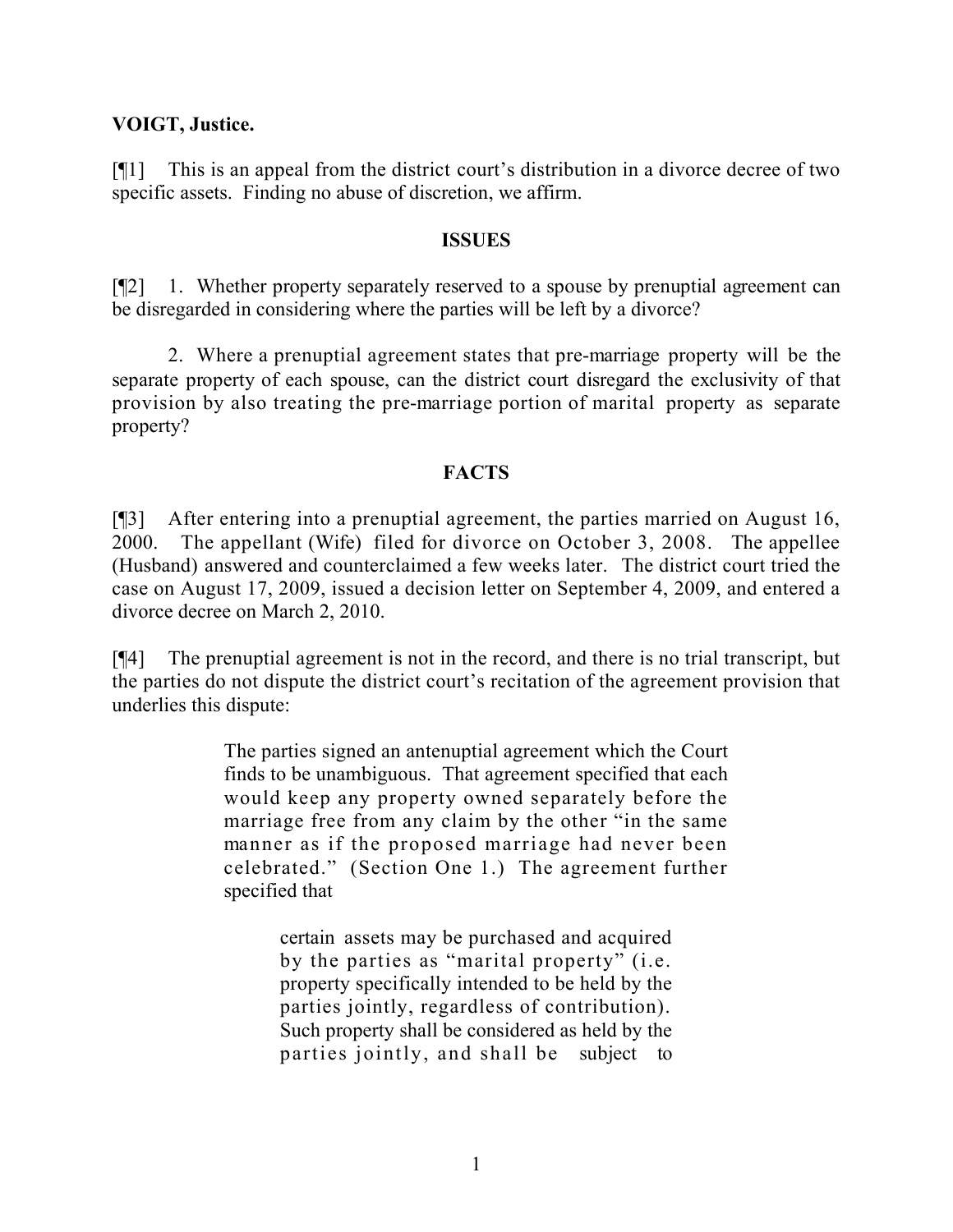distribution as such in a dissolution of marriage or death of one of the parties. (Section Four 2.)

[¶5] Wife did not in the district court contest the prenuptial agreement or the distribution of assets each party owned before the marriage, nor does she do so now. She contests only the district court's distribution of two particular assets: (1) a brokerage account established after the marriage by Husband in both their names; and (2) a house owned by Husband before the marriage, but deeded to both parties after the marriage. The district court distributed the brokerage account to Husband in its entirety because it had been established with funds inherited by him. The district court divided the value of the house between the parties in a manner that will be discussed more fully below.

# **STANDARD OF REVIEW**

[¶6] We recently re-stated the standard we apply in reviewing a district court's division of the parties' property in a divorce:

> A district court's division of property in a divorce is entitled to substantial deference.

> > Decisions regarding the division of marital property are within the trial court's sound discretion, and we will not disturb them on appeal unless there was an abuse of discretion. *Davis v. Davis*, 980 P.2d 322, 323 (Wyo. 1999). An abuse of discretion occurs when the property disposition shocks the conscience of this Court and appears to be so unfair and inequitable that reasonable people cannot abide it. *Id*. We view the evidence in the light most favorable to the prevailing party, affording that party every reasonable inference which can be drawn from the record. *Id*.

*Zaloudek v. Zaloudek*, 2009 WY 140, ¶ 8, 220 P.3d 498, 501 (Wyo. 2009) (quoting *Pittman v. Pittman*, 999 P.2d 638, 640 (Wyo. 2000)). For some time, we held that an error of law under the circumstances also constituted an abuse of discretion. *See, e.g., Scherer v. Scherer*, 931 P.2d 251, 254 (Wyo. 1997); *Brockway v. Brockway*, 921 P.2d 1104, 1107 (Wyo. 1996); and *Lund v. Lund*, 849 P.2d 731, 738 (Wyo. 1993). That position was abandoned in *Vaughn v. State*, 962 P.2d 149, 151 (Wyo. 1998), however, because "a court does not enjoy any discretion with respect to an error of law." Instead, we focus upon "the question of reasonableness of the choice made by the trial court." *Id.*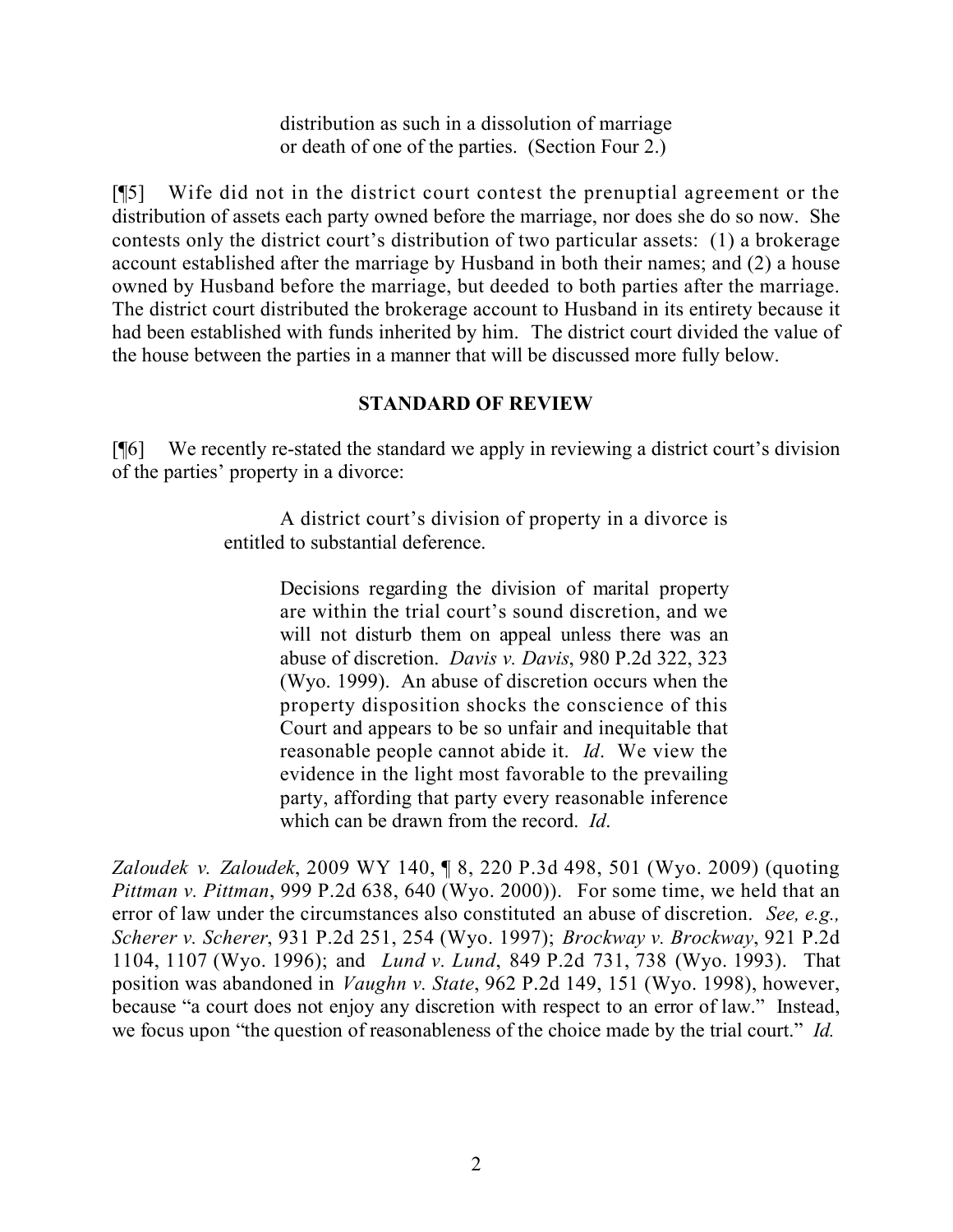[¶7] The appealing party "has the burden of demonstrating that the evidence adduced before the district court did not support the property division as a whole." *Odegard v. Odegard*, 2003 WY 67, ¶ 12, 69 P.3d 917, 921 (Wyo. 2003). Where the record does not contain a transcript of the trial, and where the record has not been settled pursuant to W.R.A.P. 3.03, we are left to presume that the evidence supported the district court's findings. *Arnold v. Day*, 2007 WY 86, ¶ 9, 158 P.3d 694, 697 (Wyo. 2007); *Seherr-Thoss v. Seherr-Thoss*, 2006 WY 111, ¶ 24, 141 P.3d 705, 716 (Wyo. 2006).

## **DISCUSSION**

#### *Whether property separately reserved to a spouse by prenuptial agreement can be disregarded in considering where the parties will be left by a divorce?*

[¶8] The district court's exercise of discretion in distributing the property of divorcing parties is guided by Wyo. Stat. Ann. § 20-2-114 (LexisNexis 2009), which reads as follows:

> In granting a divorce, the court shall make such disposition of the property of the parties as appears just and equitable, having regard for the respective merits of the parties and the condition in which they will be left by the divorce, the party through whom the property was acquired and the burdens imposed upon the property for the benefit of either party and children. The court may decree to either party reasonable alimony out of the estate of the other having regard for the other's ability to pay and may order so much of the other's real estate or the rents and profits thereof as is necessary be assigned and set out to either party for life, or may decree a specific sum be paid by either party.

[¶9] Our interpretation of this statute for application by the district court has been as follows:

> "There are no specific guidelines as to how much weight is given to each of the factors;" the "trial court has the discretion to determine what weight should be given each of these individual factors." *Barney v. Barney*, 705 P.2d 342, 346 (Wyo. 1985); *Wallop v. Wallop*, 2004 WY 46, ¶ 26, 88 P.3d 1022, 1030 (Wyo. 2004). There are "'no hard and fast rules'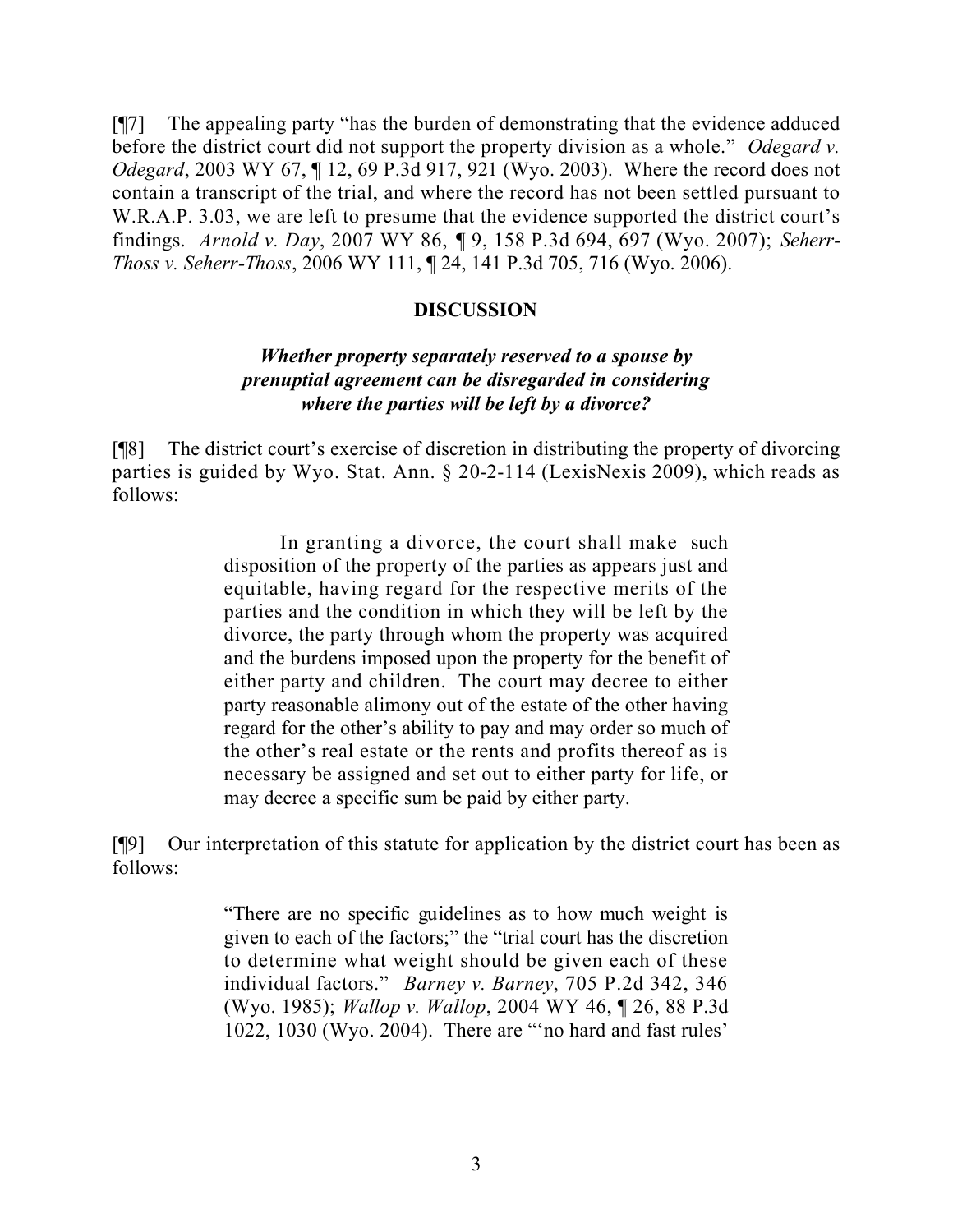governing property divisions." *Paul v. Paul*, 616 P.2d 707, 712 (Wyo. 1980) (*quoting Young v. Young*, 472 P.2d 784, 785 (Wyo. 1970)).

*Stoker v. Stoker*, 2005 WY 39, ¶ 22, 109 P.3d 59, 65 (Wyo. 2005).

[¶10] As mentioned above, Wife only takes issue in this appeal with the district court's distribution of two assets. *See supra* ¶ 5. The first disputed asset—a \$75,000 brokerage account held by the parties under joint ownership—was distributed to Husband "as his inheritance was the sole source of the funds." Distribution of the second disputed asset a house owned by Husband before the marriage—was a bit more complex. The district court stated its reasoning as follows in its decision letter:

> The [Husband] owned the residence in Lusk before the parties married. In 2002 he signed a deed placing ownership of that house in both of the parties, jointly. The [Wife] owned a house in Laramie before the parties married. She sold that house, and kept the proceeds in her own name. At some unknown time [Wife] used \$10,672 from those proceeds to pay for remodeling of the Lusk house. Because the [Husband] placed the Lusk house in joint ownership, the Court finds that under the terms of the antenuptial agreement it is subject to equitable division as marital property.

> In 2002 the Niobrara County Assessor placed the fair value of the Lusk house at \$36,700. In 2008 that value had increased to \$65,606. A real estate broker estimated the value in November, 2008 at ranging from \$65,000 to \$70,000. The evidence did not establish how much, if any of the increase in value from 2002 until 2008 was the result of appreciation, and how much was attributable to improvements. Although the [Wife] argued that the house is worth more than \$65,000 to \$70,000 the Court does not find reliable evidence to support a greater value. The [Husband] should receive \$36,700 as the value of the house prior to making it a joint asset, and the [Wife] should receive the \$10,672 she put into improvements. The other increase in value from 2002 until the time of separation should be split equally between the parties. The Court awards the Lusk house to [Husband], and directs that he pay the [Wife] \$19,486 for her interest in the house  $(S10.672 + $8814)$ .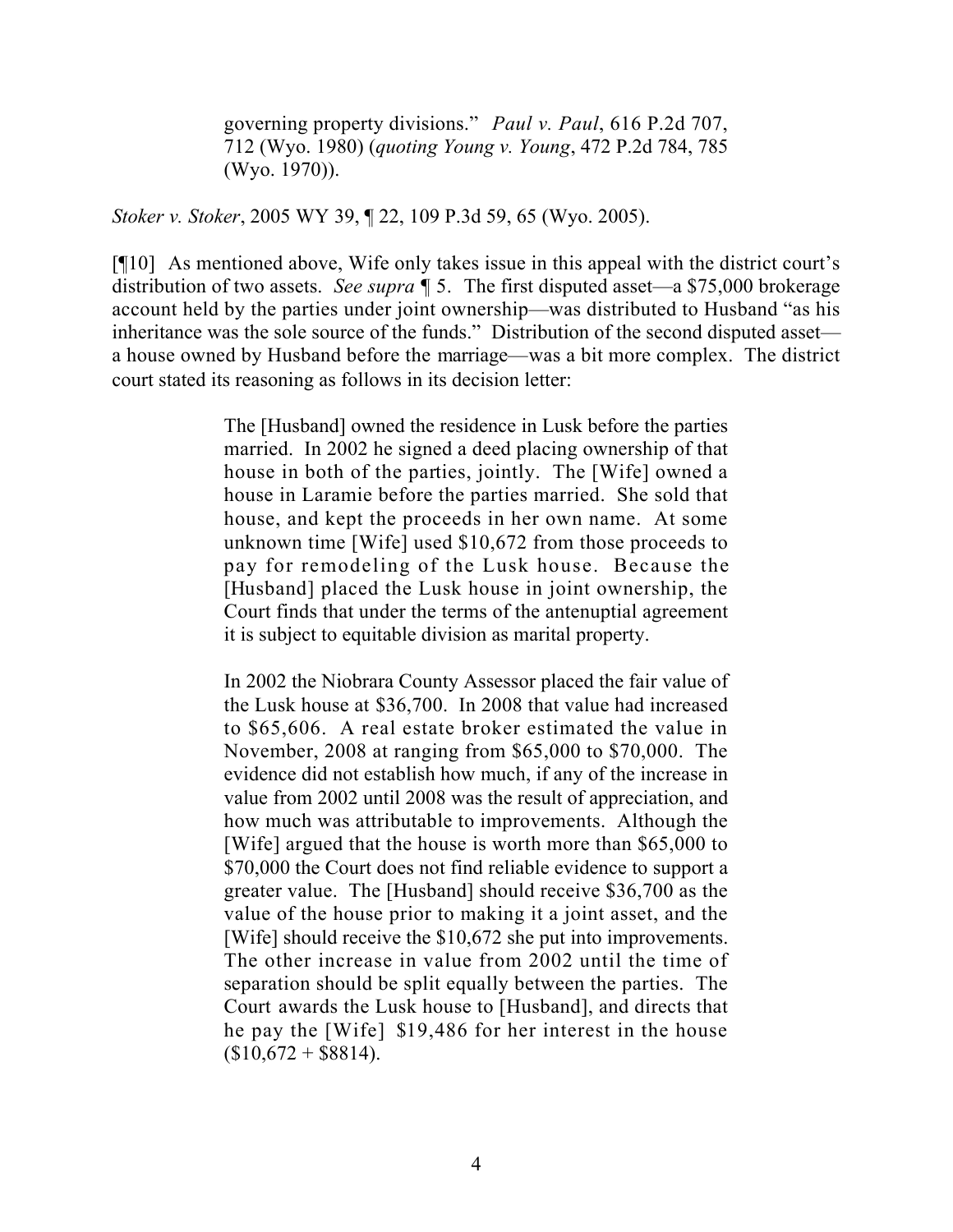[¶11] We will affirm the district court's holding in regard to the first stated issue, for several reasons. First, the gravamen of Wife's complaint, given her wording of the issue, is that, in considering the statutory factor of how the parties would be left after the divorce, the district court should not have disregarded the parties' pre-marriage property governed by the prenuptial agreement. Without the evidentiary basis that might be provided by a trial transcript, however, this Court is unable to evaluate what effect, if any, the pre-marriage assets may have had upon the district court's distribution of the marital assets. Furthermore, Wife has not cited this Court to any authority establishing whether the district court should, or should not, consider assets governed by a prenuptial agreement when distributing marital assets. Finally, the actual complaint voiced in Wife's appellate brief is a complaint not that the district court failed to consider premarriage assets, but a complaint that the district court inappropriately weighed the factors that it did consider.

[¶12] Specifically, Wife contends that the district court failed to consider that joint ownership is a burden upon property for the benefit of both parties, and failed to consider the "gift presumption" that arises when property titled in one party's name is transferred into both parties' names. *See Paul v. Paul*, 616 P.2d 707, 712 (Wyo. 1980); and *Tyler v. Tyler*, 624 P.2d 784, 785-86 (Wyo. 1981). As noted above, the lack of a transcript leaves this Court with no choice but to assume that the evidence supports the district court's findings in regard to these questions. Beyond that, it is not this Court's role to secondguess the district court where it specifically gave great weight to one statutory factor the party through whom the property was acquired—in distributing the brokerage account, and as to the house, the district court clearly considered the factor of joint ownership because it gave Wife not only her separate investment, but also half of the house's increase in value during the marriage.

[¶13] If we respect the standard of review of the district court's exercise of discretion in the distribution of property in a divorce—that being that we do not reverse unless the distribution shocks the conscience of the court—then this case does not come close to demanding reversal. Most of the parties' assets were controlled by a prenuptial agreement and were not before the district court for distribution. Only two assets were at issue, and there is nothing shocking about the way either asset was distributed. In distributing the brokerage account to Husband, the district court emphasized one statutory factor, and in distributing the value of the house, the district court emphasized another. There is nothing presented to us with which we can find fault.